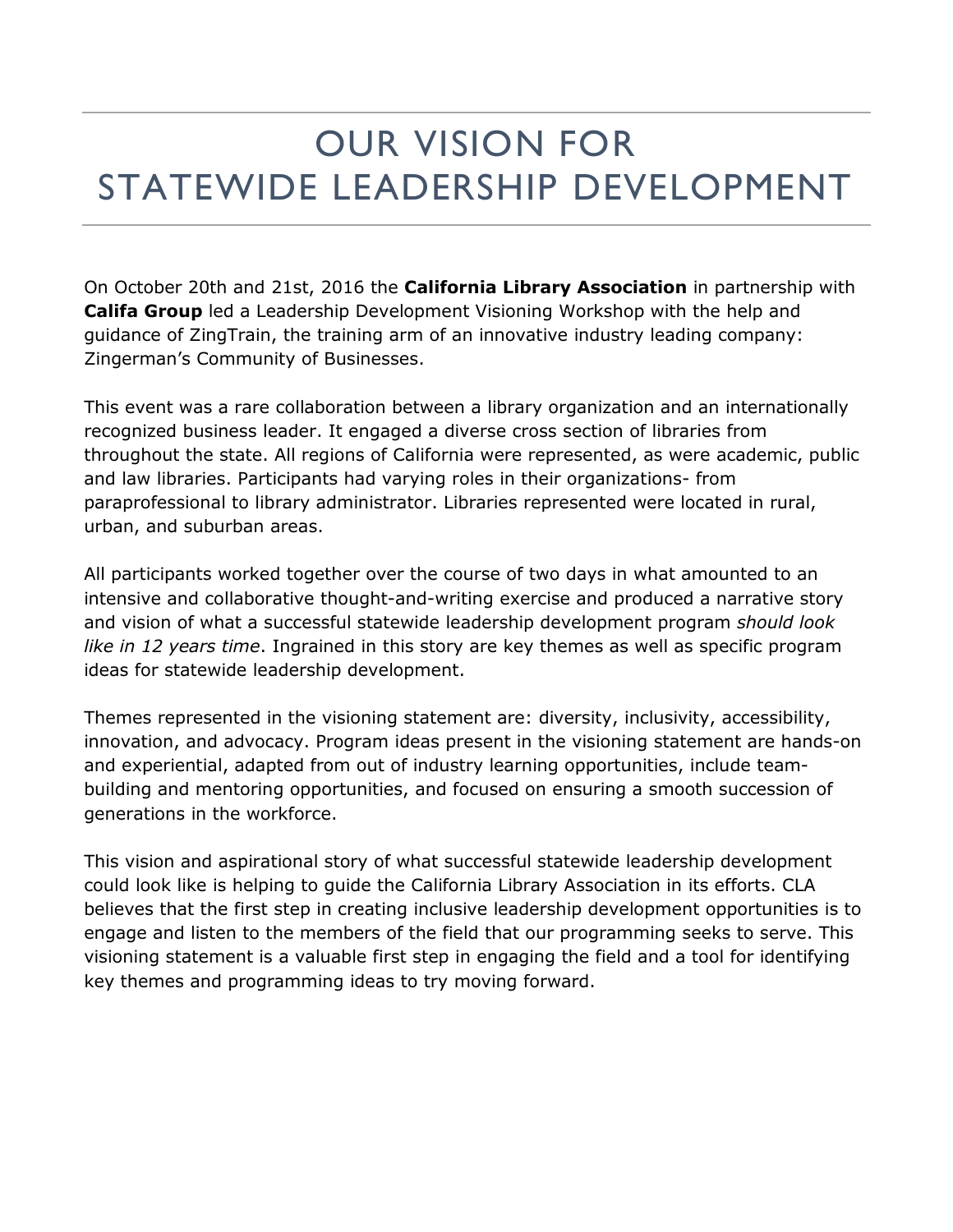## CA LIBRARY LEADERSHIP DEVELOPMENT: 12 YEAR VISION

It is October 20, 2028, and Kai, a mid-level library manager, is leaving the opening session of the Library Leadership Institute sponsored by the California Library Association's Rural Leadership Division, and attended by library staff and other industry professionals from around the world.

Walking down the hall, Kai's already heard six different languages; seen new and familiar faces; and talked to people of all ages from 18 to 80!

Going up to the message board listing program sessions, Kai reviews the schedule for the day numerous options, interesting and unexpected types of sessions, something for everyone: academic, public, law, prison, school, special, rural, urban, and suburban library staff.

For example, there's a session on Experiential Learning Fellowships in Room 101, where Kai's friend Alex is co-presenting. Prior to becoming a Library Director, Alex did a one-week fellowship at a local high school. During this fellowship, Alex worked side by side with educators to implement an emerging technology laboratory and learned not only technological skills, but also about how the library could support the technological and educational goals of the school through the lab space. Alex and Kai, as well as their colleagues, have been enthusiastic about experiential learning options since library school, where they were encouraged to participate in a diverse range of programs such as job shadowing, job swapping, virtual internships and more. These opportunities continue to be offered for all library staff, courtesy of CLA's Leadership Development program and its diverse network of connections in libraries of all types, educational institutions, government agencies, and a variety of industries.

Kai looks forward to being in Alex's group for a competitive team building event tonight. They can't wait to see what outlandish problem they'll have to solve together this year. Last year, Kai was able to connect with colleagues, stretch leadership skills, and return home to share the activity with staff at the library.

Another option for Kai, in Room 202, is a session highlighting the most recent examples of libraries adapting the best practices from other industries. Innovation and knowledge derived from other industries is an accepted norm in California Libraries. The efforts of Kai's own library to drastically improve services to seniors by collaborating with a local company in the transportation industry was considered for inclusion in the program.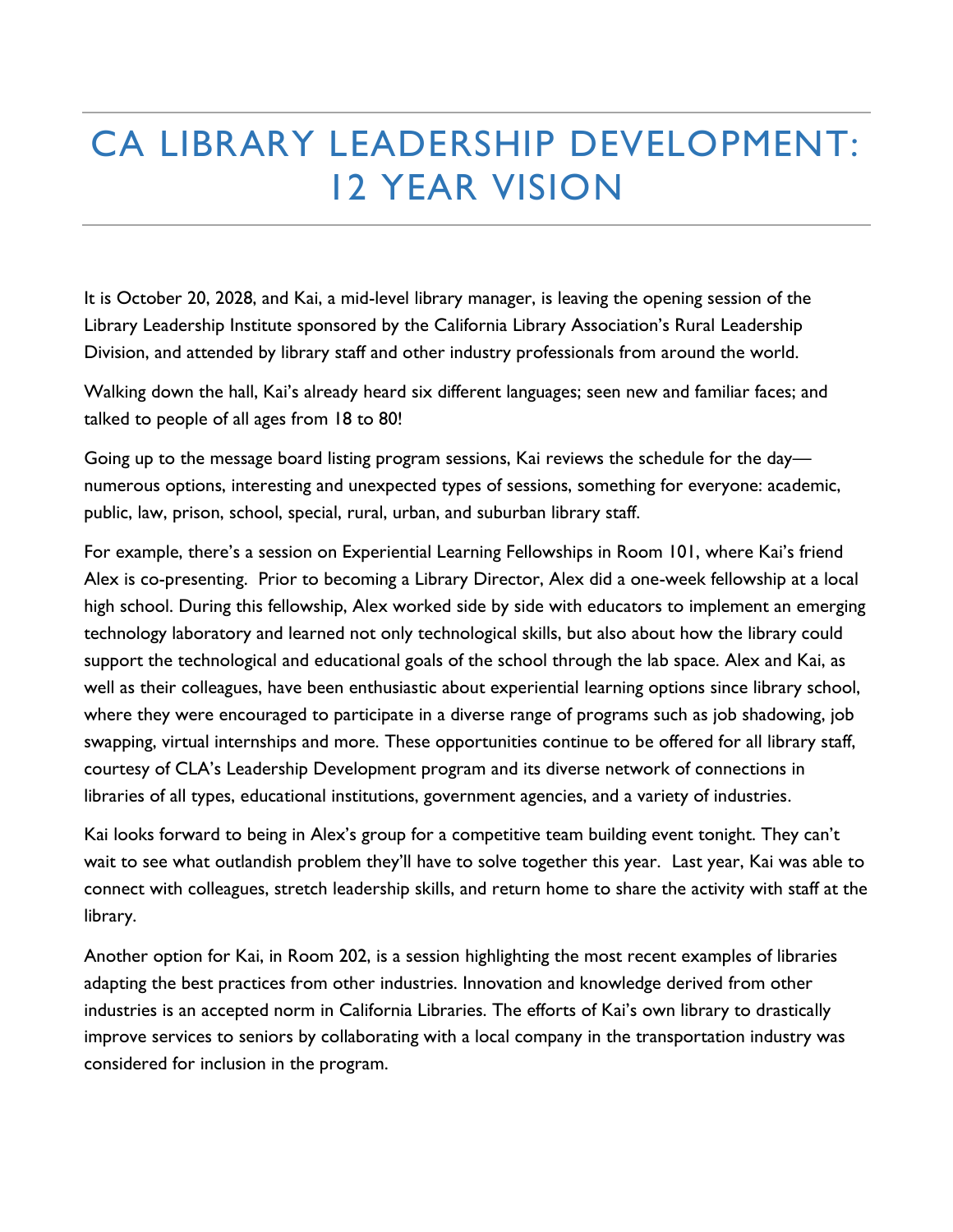This open and dynamic environment is what attracted Kai to working in libraries in the first place. Librarianship fulfills Kai's desire to be an agent for positive community change. The profession adapts and models best practices from the most successful industries and works collaboratively with local nonprofits, service organizations and government agencies. Library staff have the opportunity to work with local partners who are both trendsetters and industry leaders. Not only do these partnerships bring tangible benefits to the library user experience, they ensure that library staff are able to cultivate a diverse network of library advocates from outside of the profession.

Another aspect of working in libraries that Kai really appreciates is the diverse and qualified workforce. Kai and fellow hiring managers are thrilled that applicants for all library jobs are ready and excited to connect with patrons from all backgrounds and are well trained, in part due to leadership development programs beginning in library school. The workforce also reflects the diversity of the State of California. It is commonplace for library staff to speak more than one language, and bring their own valuable soft skills and life experiences from a variety of professional backgrounds. In fact, library staff members look like a slice of California.

Recently, the head of circulation at Kai's library retired with a clear conscience and faith that the job would be done well and with passion by a new person. Moving into retirement was less stressful knowing that the new supervisor's transition would be seamless since succession planning, job shadowing, and mentoring are part of CLA-led leadership training programs in California Libraries.

Kai sees an excited group of mentors heading to the Limitless Classroom forum to plan and record new learning sessions. Mentoring is a huge part of Leadership Development in California Libraries, and as a recently selected mentor Kai looks forward to providing memorable experiences, inspiring participants and helping them to perform at their highest potential. Kai very much agrees with the program's mantra that **learners become leaders and leaders continue to be learners.** 

But before official mentoring responsibilities kick off, Kai's cohort has to finish their Limitless Classroom orientation. The "Limitless Classroom" is both a philosophy and a learning delivery model where leadership development curriculum is planned and delivered to all libraries throughout the state in a variety of formats, from virtual to in-person and adapted to attendees at all levels in a variety of ways that are respectful of their time, resources, and learning styles. Limitless Classroom programs are successful because of regular evaluation and tracking of how learners have created meaningful outcomes in their libraries and communities.

Even outside of the Limitless Classroom and formal mentoring programs, Kai regularly asks for and receives help and support from mentors and peers. Over time, Kai's been able to give back to the